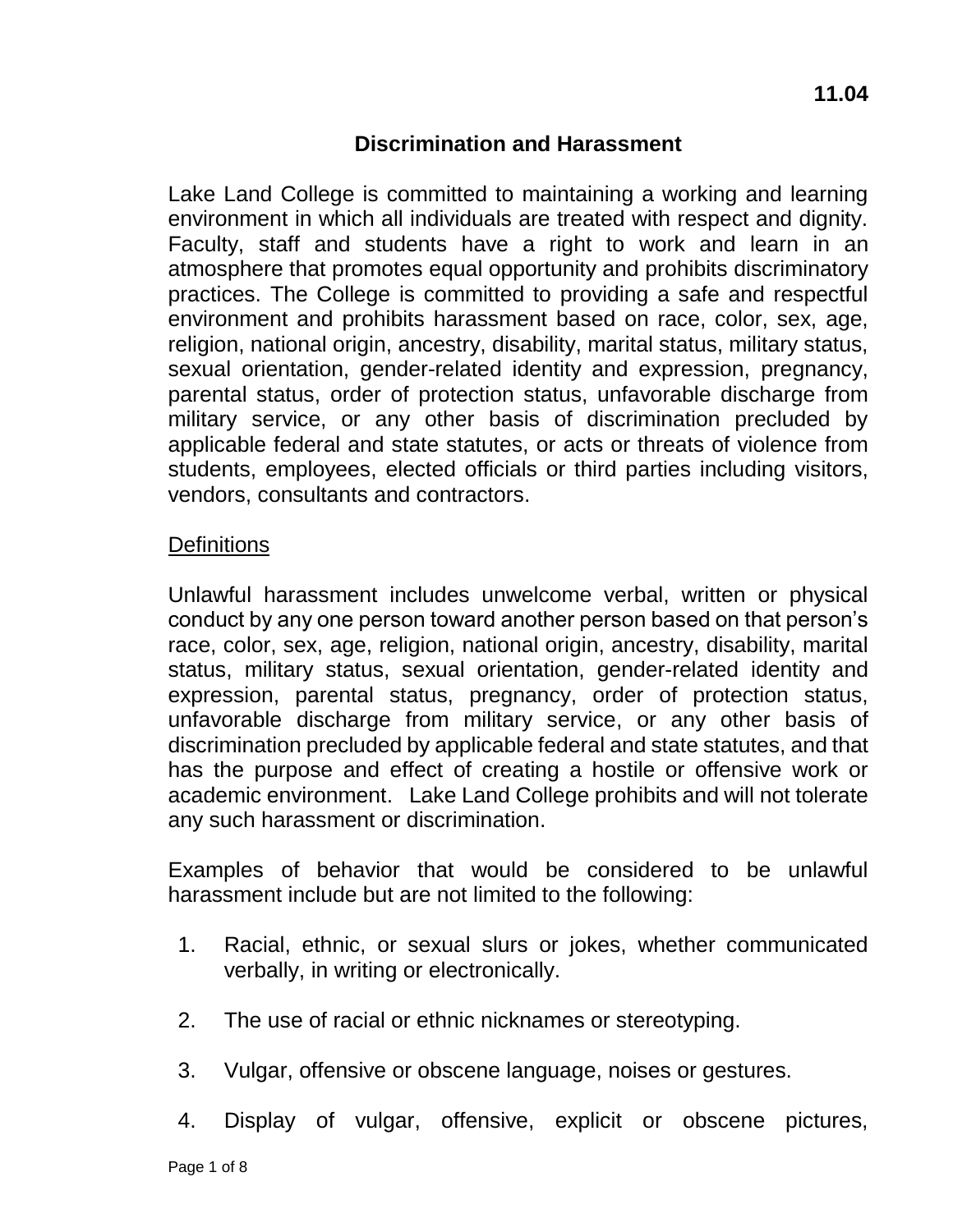photographs, cartoons, materials or web sites.

- 5. Verbal or physical acts or threats of violence including, but not limited to, aggression, hate crimes, bullying, cyber bullying, cyber intimidation, domestic violence, stalking, or intimidation.
- 6. Actions of sex-based misconduct including, but not limited to sex discrimination, sexual harassment, sexual violence, domestic violence, dating violence and stalking as addressed in Board Policy 11.04.01 Prohibiting Sex-Based Misconduct.

Employees and students must report all incidents of unlawful harassment. Anyone who believes that he or she is being harassed by a student, employee or third party at the College, or believes that his or her employment or academic career is being adversely affected by such conduct should immediately report such concerns. Employees should report concerns of harassment to their supervisor, next level administrator, another administrator, or the Director of Human Resources. Students should report such concerns to the Director of Human Resources or the Vice President for Student Services. In addition, individuals covered by this policy have a right to file claims of sexual discrimination and harassment with the Illinois Department of Human Rights and/or the Equal Employment Opportunity Commission (EEOC).

## Retaliation

No individual making a complaint, whether formal or informal, will be retaliated against, even if a complaint made in good faith is not substantiated. Witnesses involved in any complaint of harassment will also be protected from retaliation. Whistleblower protections are also available under the State Officials and Employees Ethics Act, the Whistleblower Act, and/or the Illinois Human Rights Act.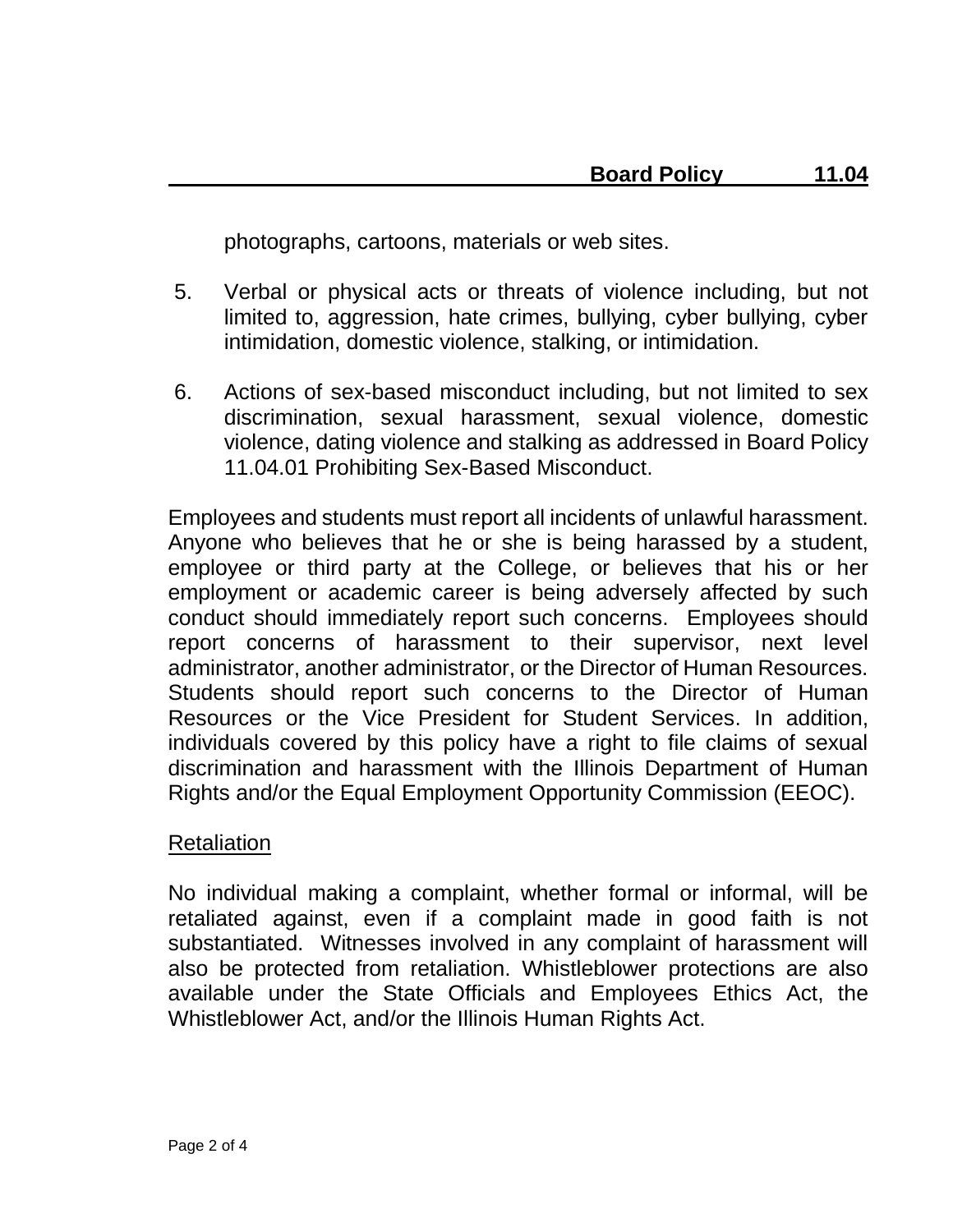A student or employee who believes he or she has been subjected to any form of retaliation after filing a complaint or being a witness under this policy may file a complaint of retaliation.

## False or Malicious Complaints

It is a form of harassment to file a knowingly false or malicious complaint of harassment or to knowingly provide false information in the course of an investigation of such complaint. Such conduct is considered a violation of this Discrimination and Harassment Policy and will subject an employee or student to disciplinary action.

## Supervisory Responsibility

Supervisors must strive to maintain a harassment-free College environment by promoting professionalism and by addressing harassment promptly.

Supervisors will address any observed or reported incident or complaint of harassment with seriousness and must take prompt action, whether or not a formal written complaint has been filed. Supervisors must immediately consult the Director of Human Resources regarding any harassment complaint reported to them.

## Sanctions and Disciplinary Action

Individuals found to have violated this Policy shall be subject to corrective and disciplinary action up to and including termination from employment, dismissal and/or exclusion from the College and its property. Additionally, an individual who engages in retaliation under the Ethics and Whistleblower Acts may also be subject to fines and/or penalties.

#### Special Circumstances

Complaints by an elected official (trustee) against another elected official shall be submitted to the Director of Human Resources. The Director of